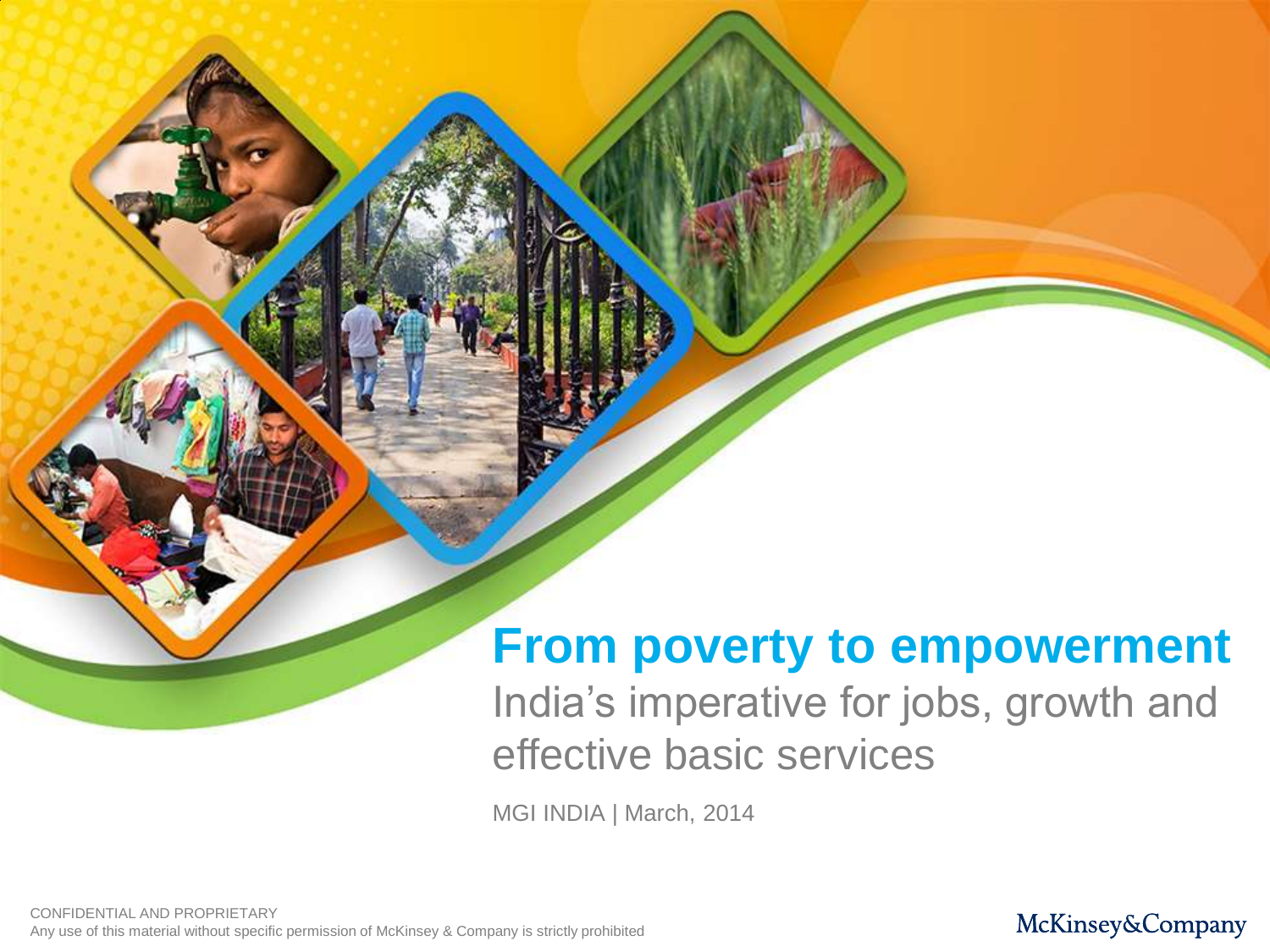## **McKinsey Global Institute: our research on India**

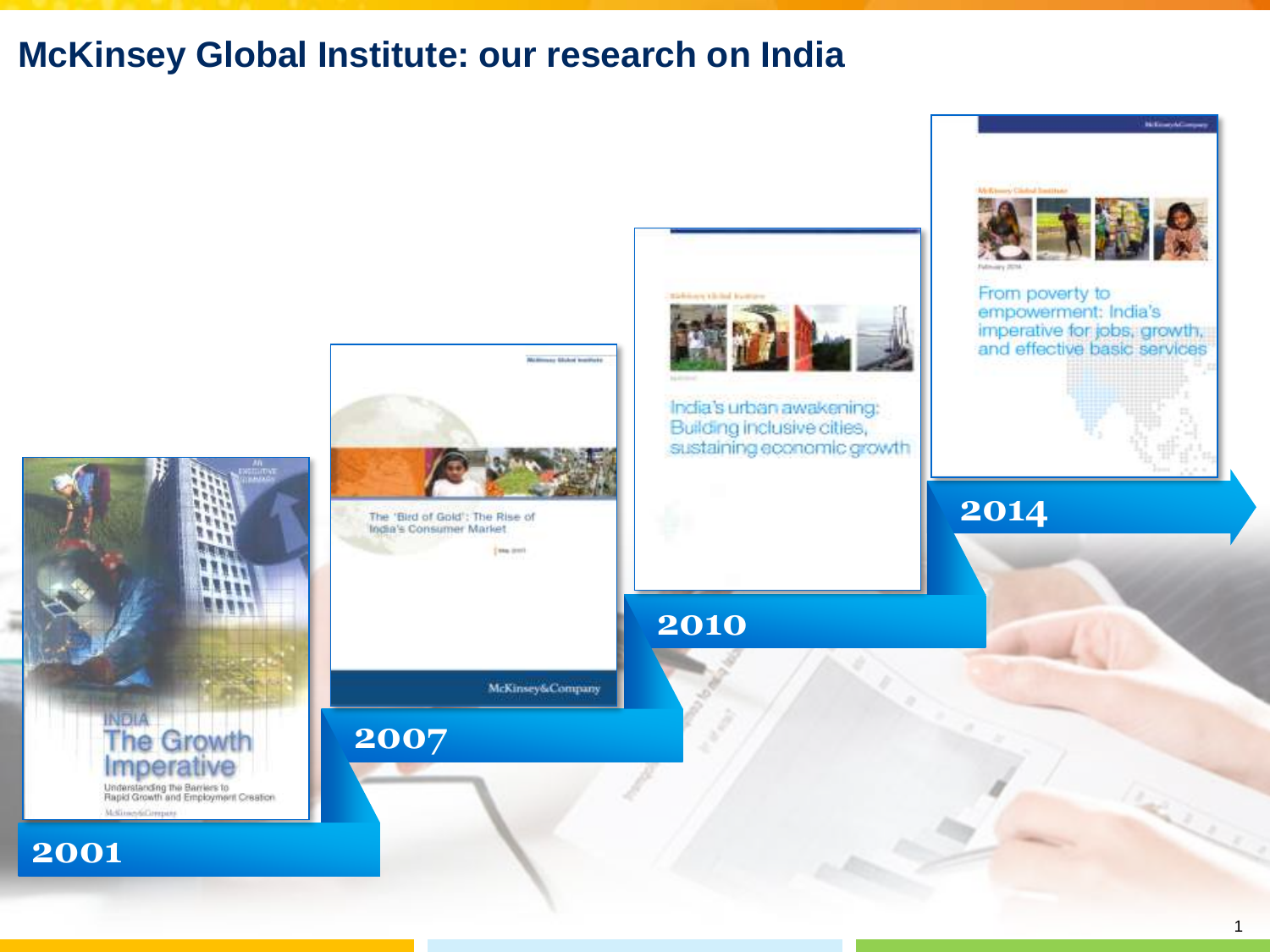# **Encouraging progress on extreme poverty reduction**

**Headcount ratio of population below India's official poverty line** Percent

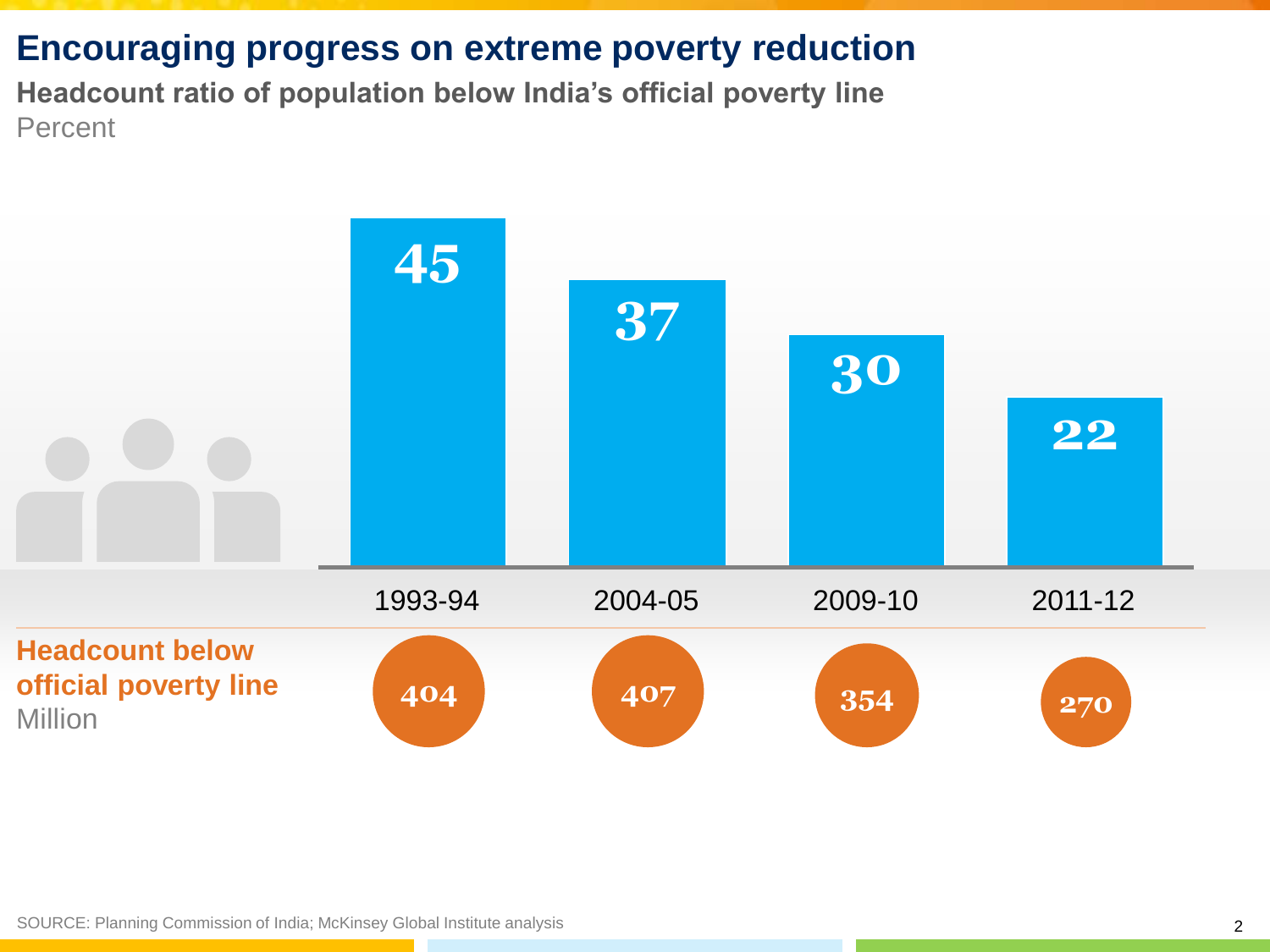**What it would take to economically empower every Indian – fulfilling eight basic needs**

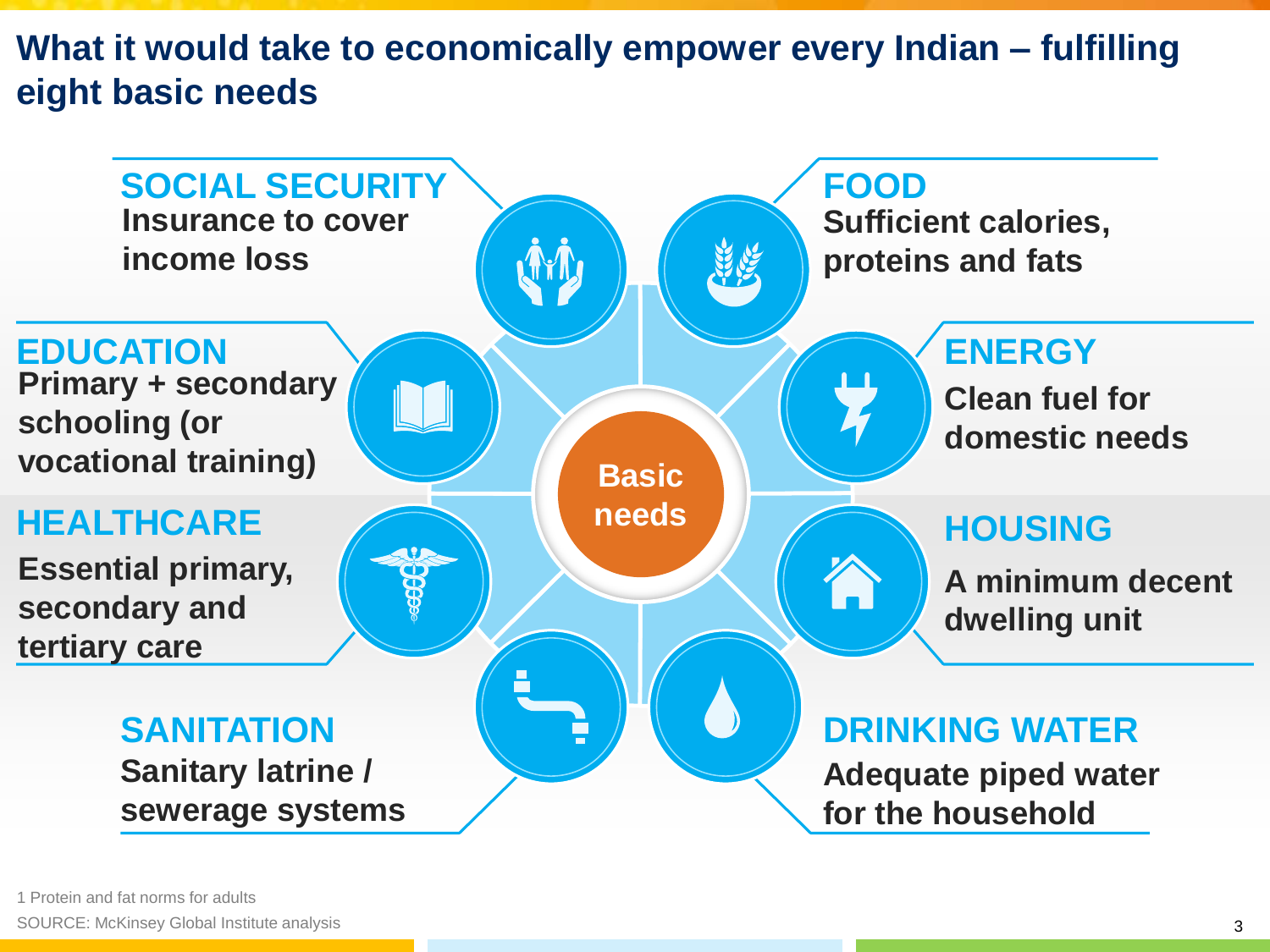# **680 million live below the Empowerment Line –2.5 times the extremely poor and 7 times their consumption gap**

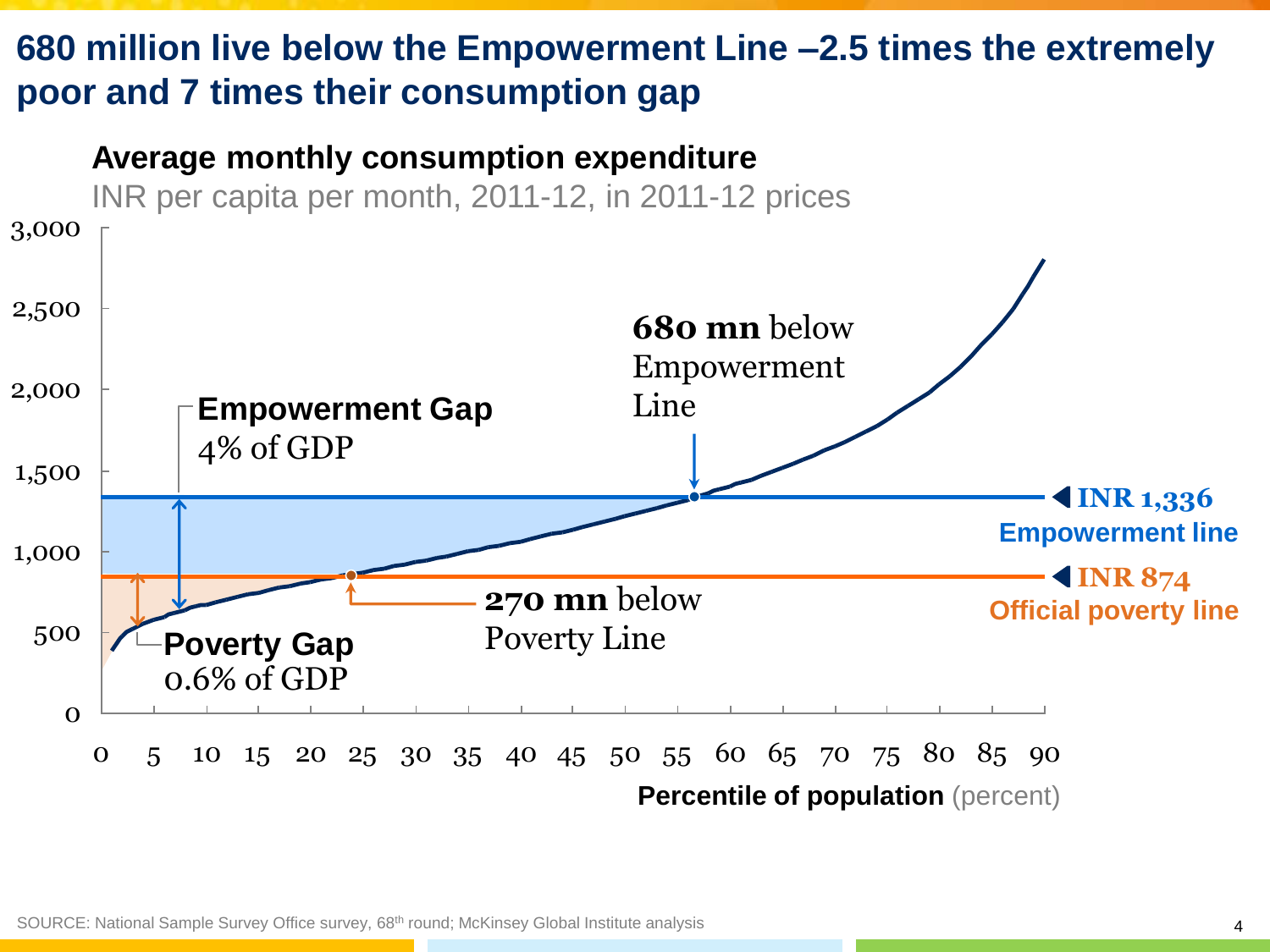# **Health, drinking water and sanitation form the largest share of the Empowerment Gap**

**Empowerment Gap by service and sector, 2011–12** %; INR thousand crore (\$ billion<sup>1</sup>)



1 Using average exchange rate of US \$1 = INR 48.0769 for 1 April 2011 to 31 March 2012.

SOURCE: NSSO 68th round, McKinsey Global Institute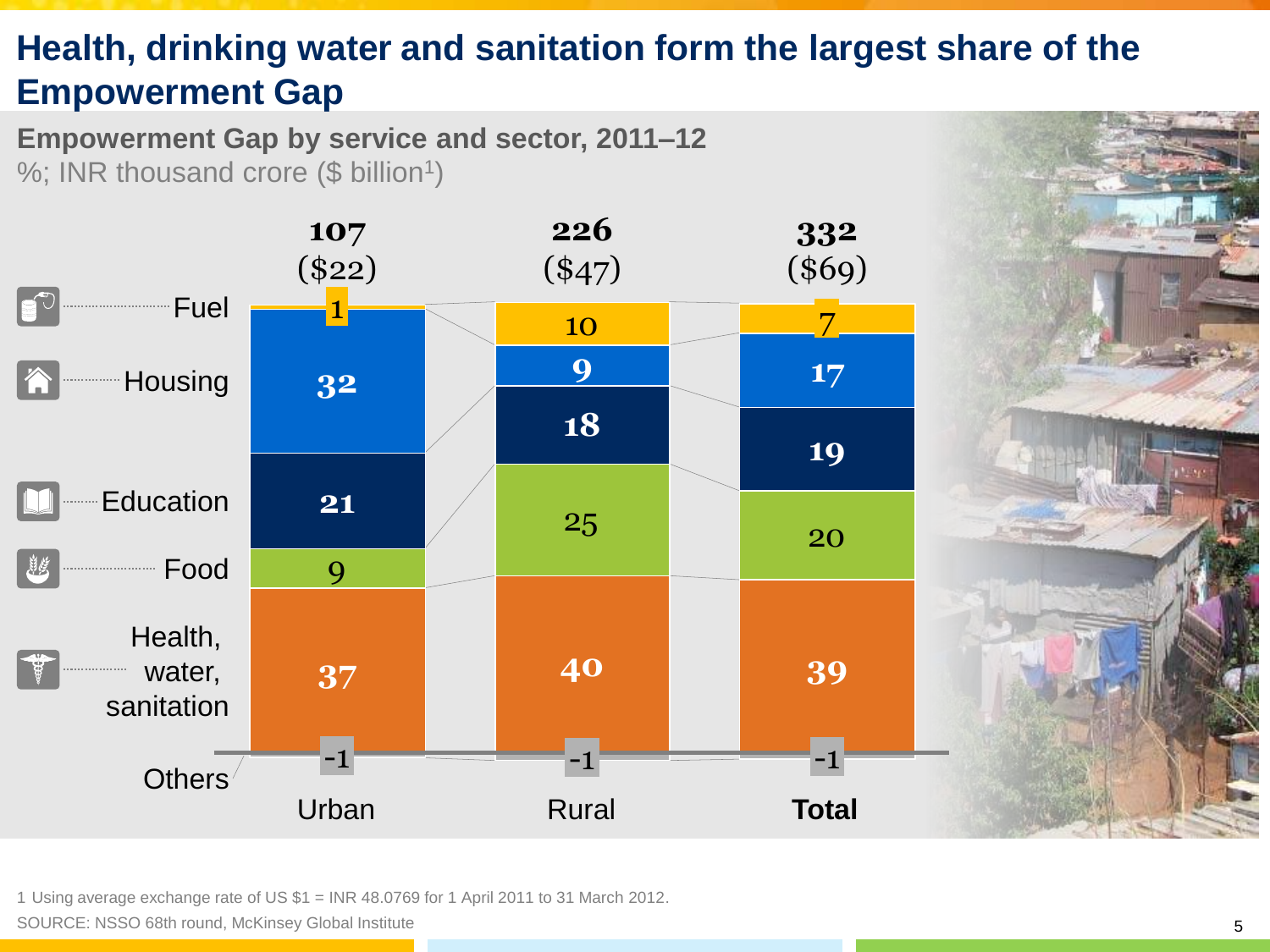## **An average Indian lacks access to 46% of services**

Average deprivation scores by basic service (percent)



1 Healthcare metrics include ORS, immunisation and health infrastructure; education metrics include net enrolment and classroom and teacher availability; energy includes electricity and LPG usage

2 ADS is a population-weighted average of district-level access deprivation score

SOURCE: McKinsey Global Institute analysis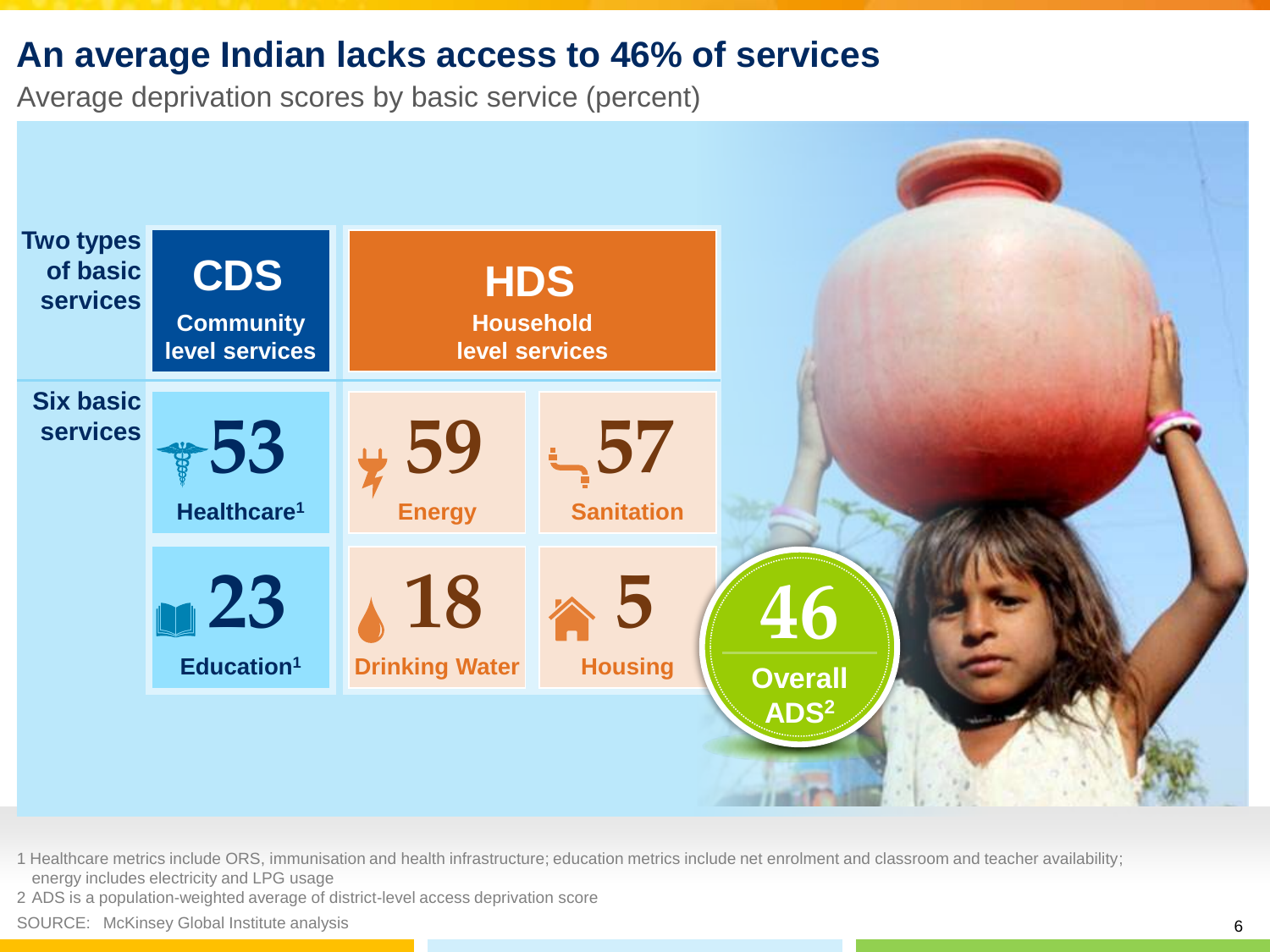**Access deprivation varies by type of service**

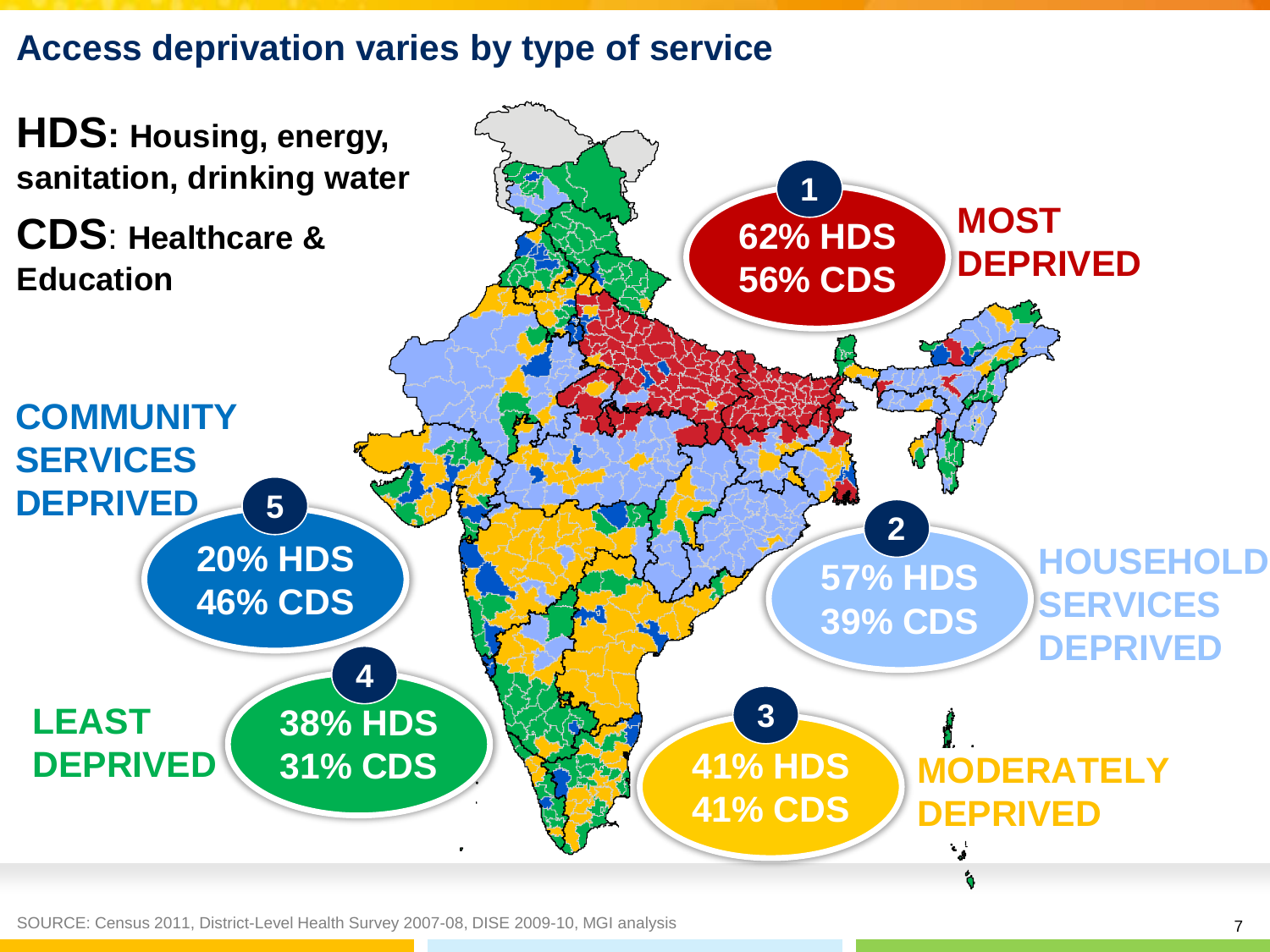# **Historical reduction of Empowerment Gap largely from higher incomes**

## **Empowerment Gap, 2005–12**

%; INR thousand crore



**xx% Headcount**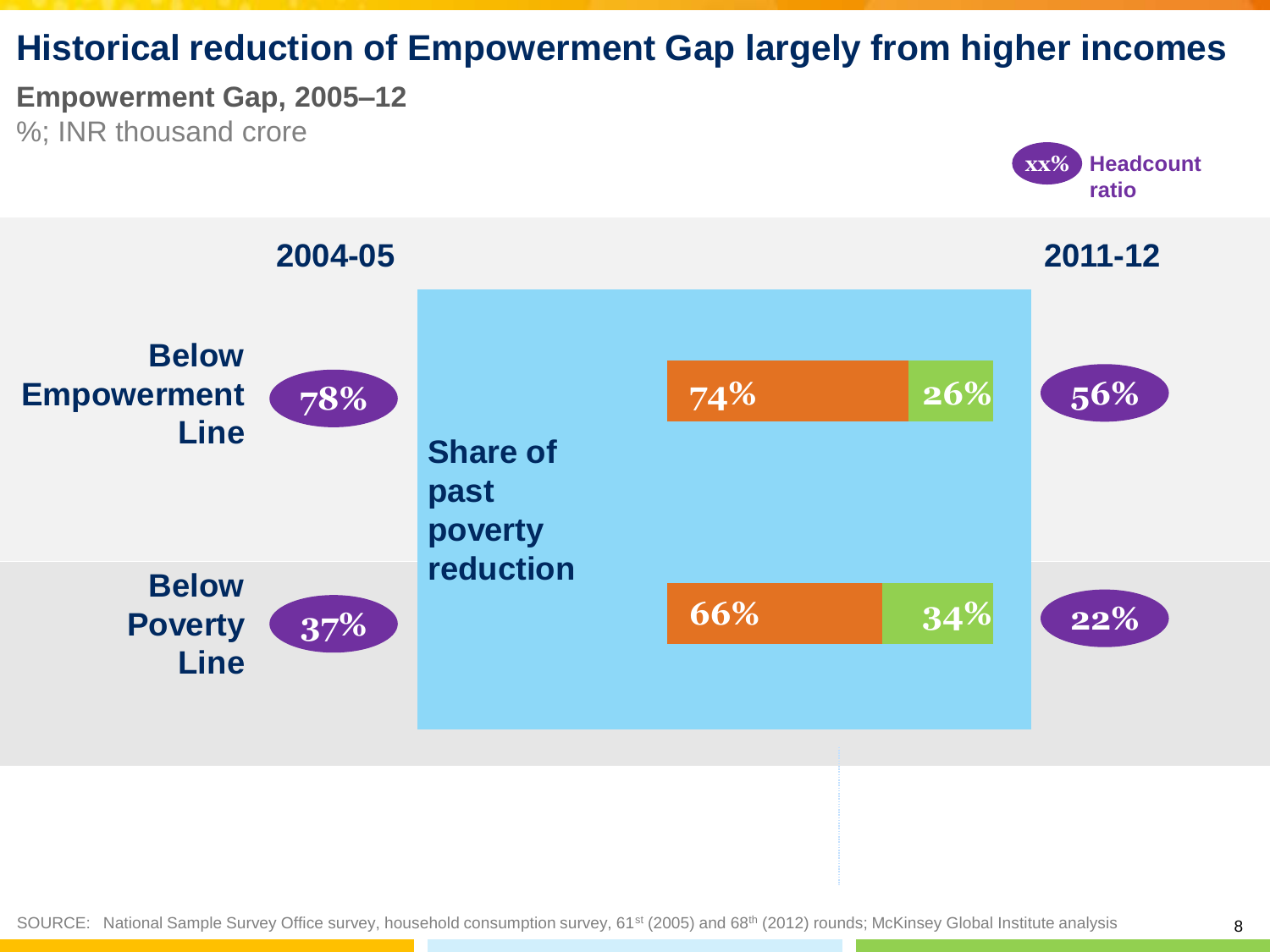# **Government social spending is 6% of GDP but half of it does not benefit the people**

**2011-12 government spending**

**Estimated efficiency/effectiveness of all-India government spending**

% of spending that typically reaches the people

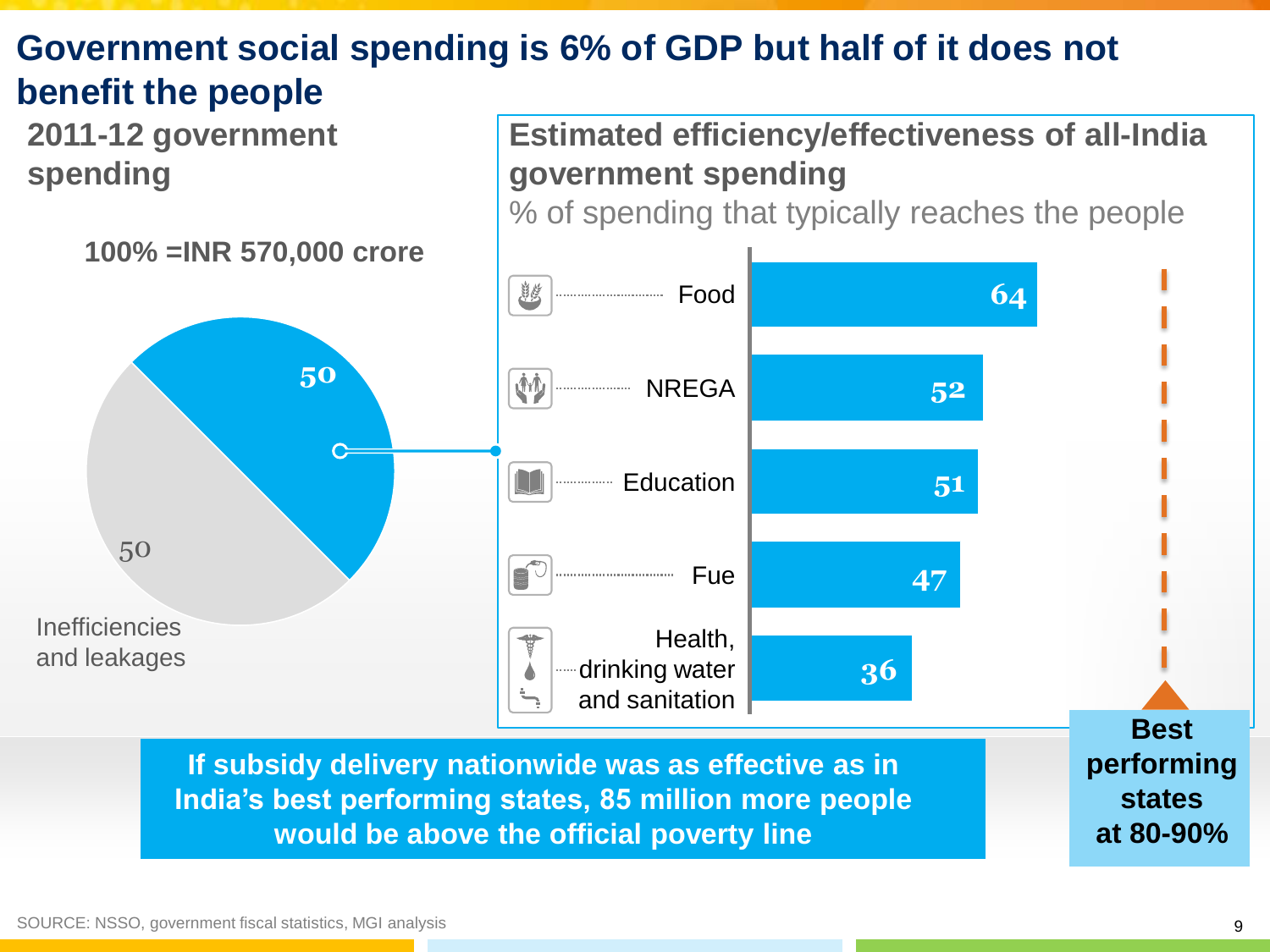## **Looking ahead, two possible scenarios for India**

Percent of population

Stalled reforms Inclusive reforms

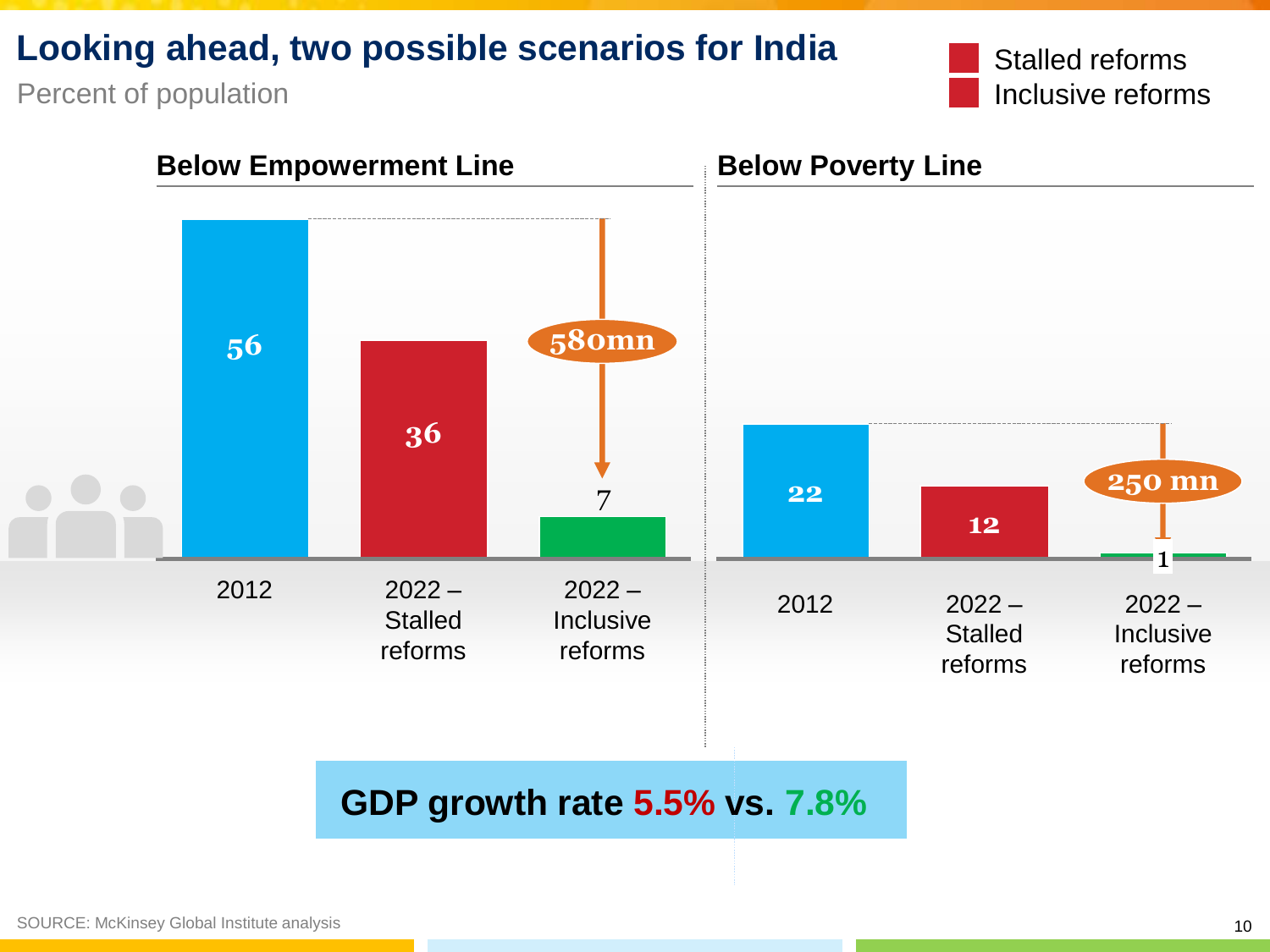# **Four inclusive reform themes**





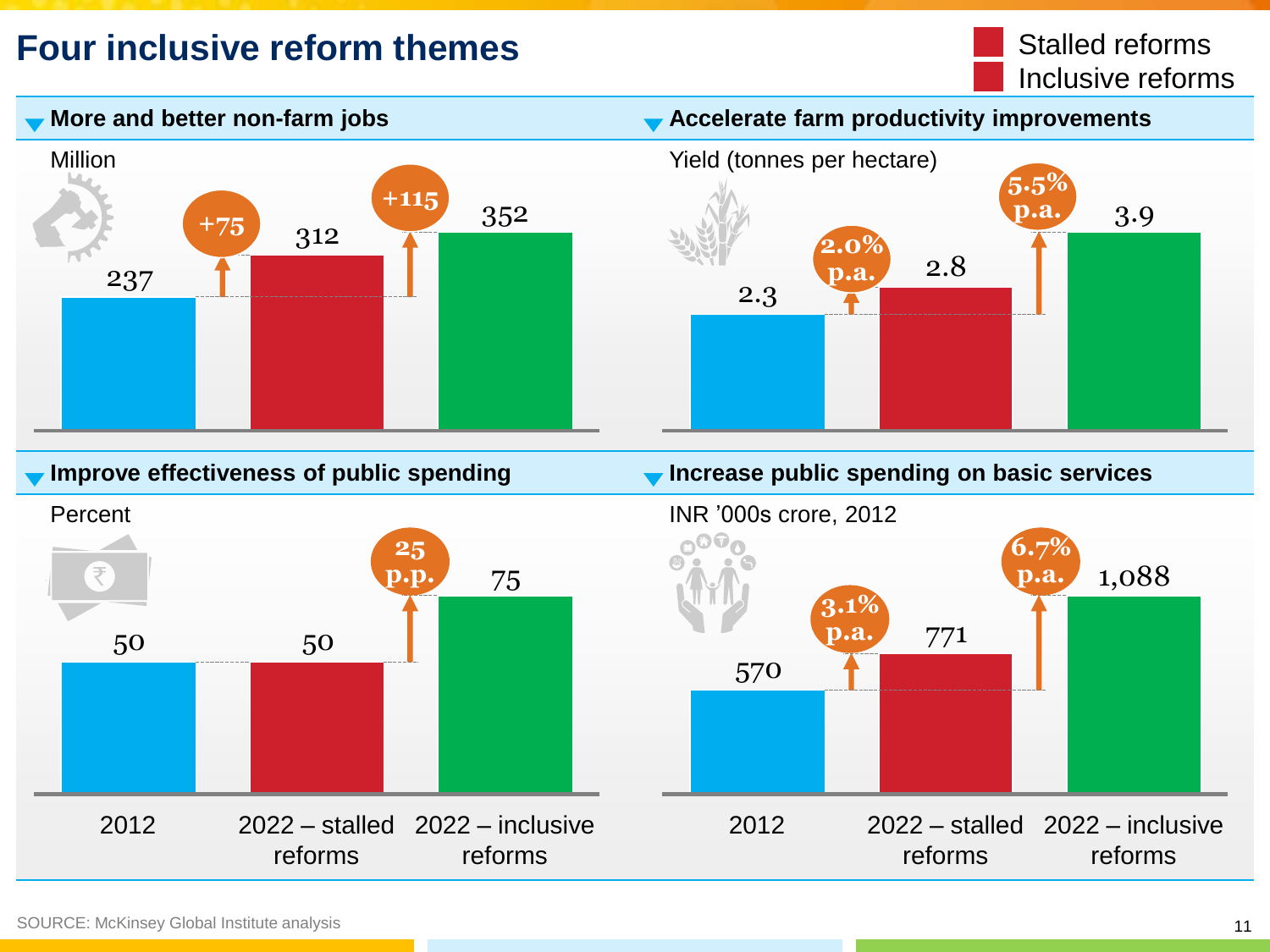# **90% of potential impact comes from productivity and efficiency levers, just 10% comes from more social spending**

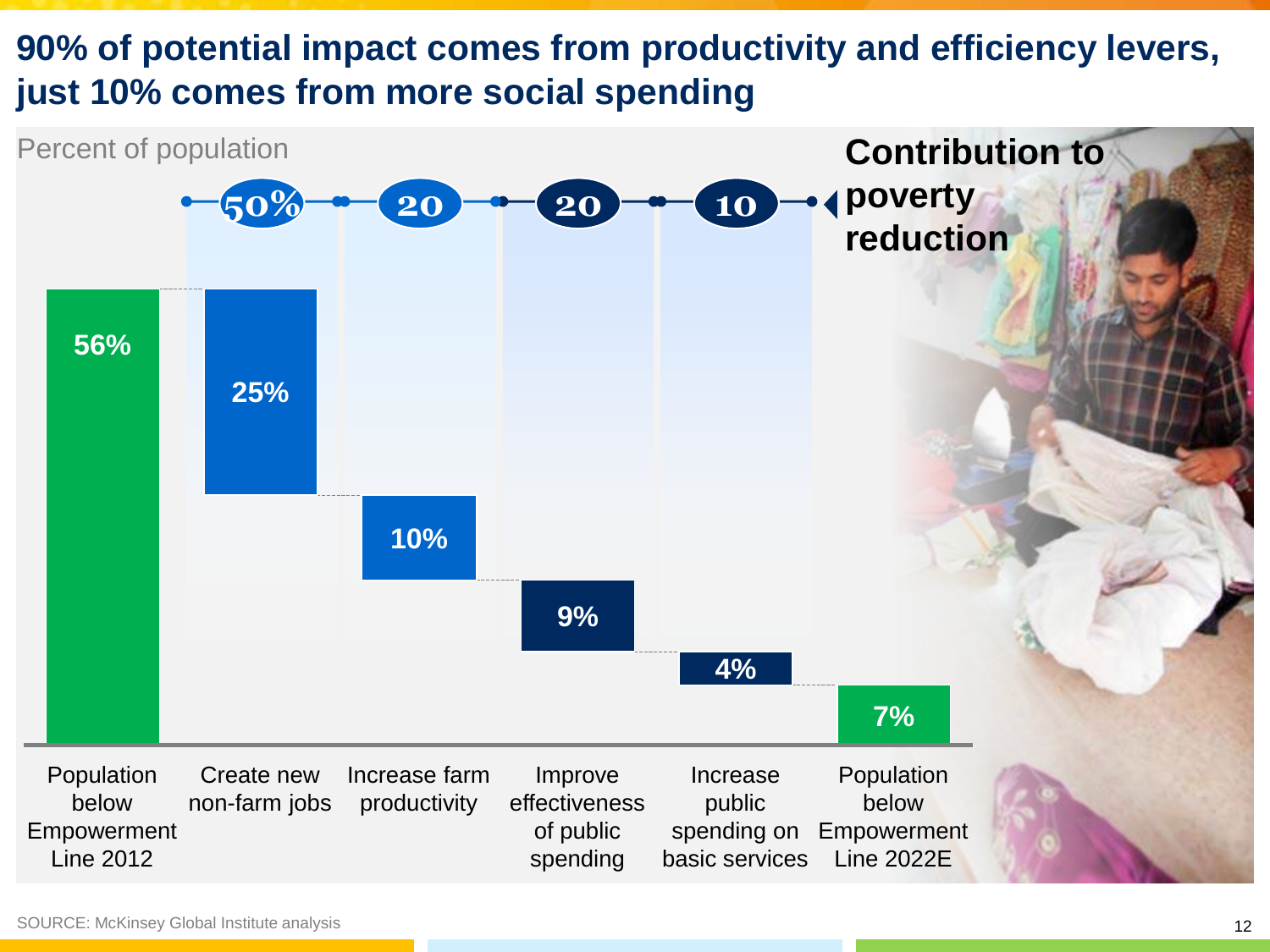# **BACK UP**

13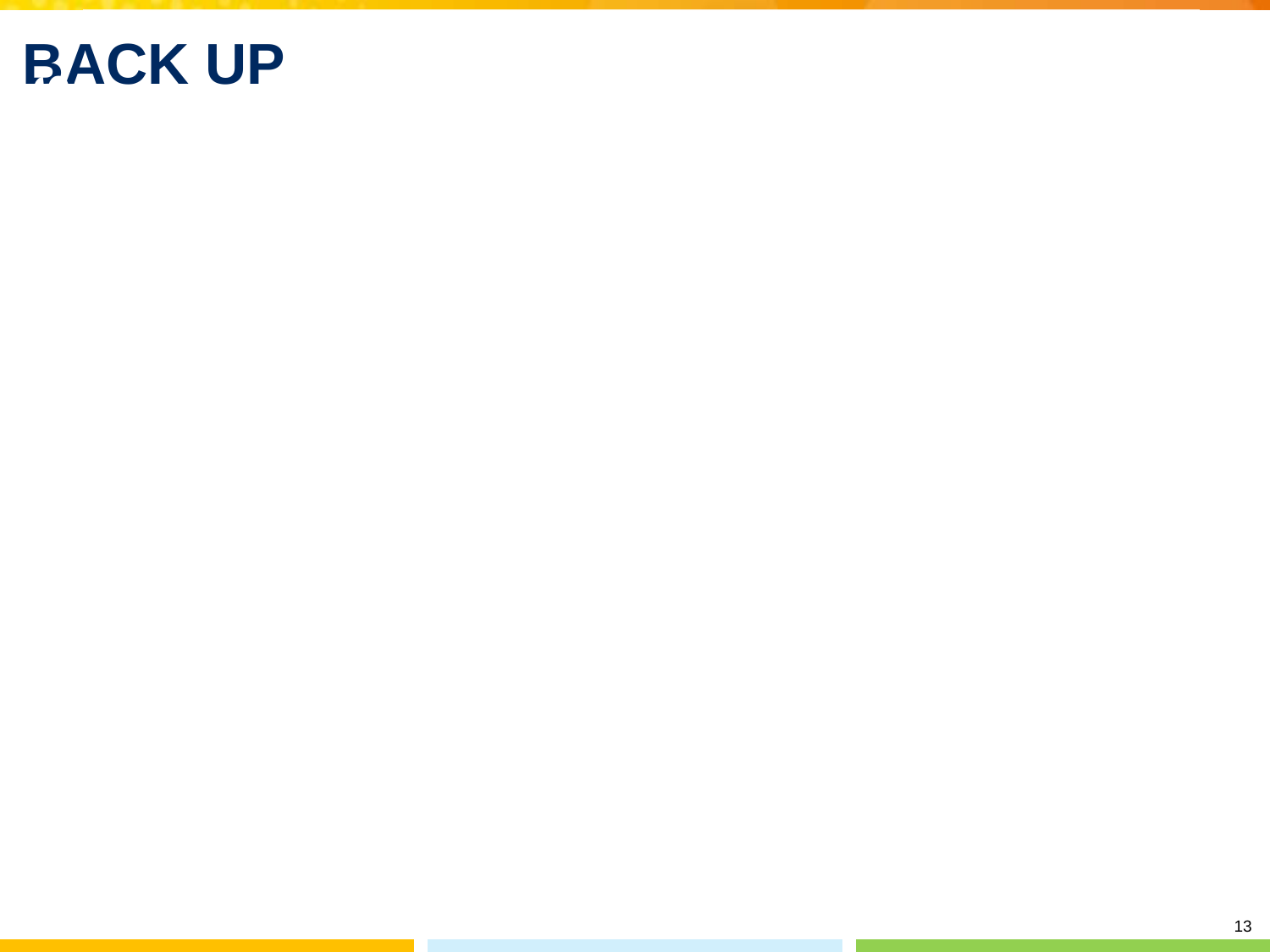# **India's glut of low-productivity small enterprises keep average worker incomes low**

**Share of manufacturing employment by business size** Percent



2 Productivity data is only for small enterprises (i.e., 5-49 employees) and does not include micro enterprises (i.e., 1-4 employees)

SOURCE: Asian Development Bank; "Enterprises in Asia: Fostering Dynamism in SMEs,"Key Indicators for Asia and the Pacific (2009), McKinsey Global Institute analysis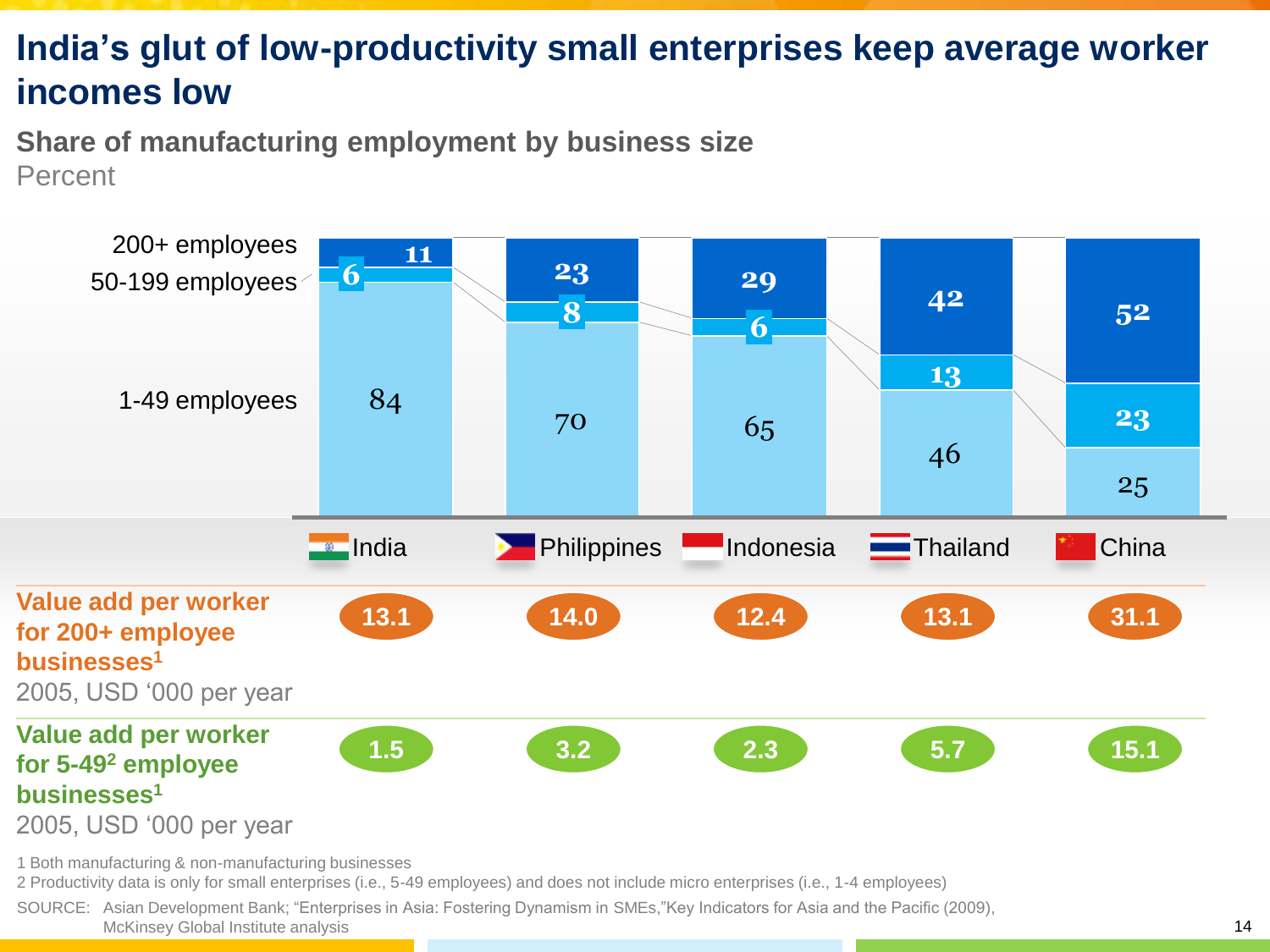# **Agricultural policy has emphasised input subsidies over investment or high quality extension**





1 Does not include electricity subsidy accruing to agriculture and subsidy to indigenous urea production

2 A part of the food subsidy is actually a consumer subsidy rather than a producer subsidy, but a break-up is unavailable

SOURCE: Planning Commission (2012); McKinsey Global Institute analysis 15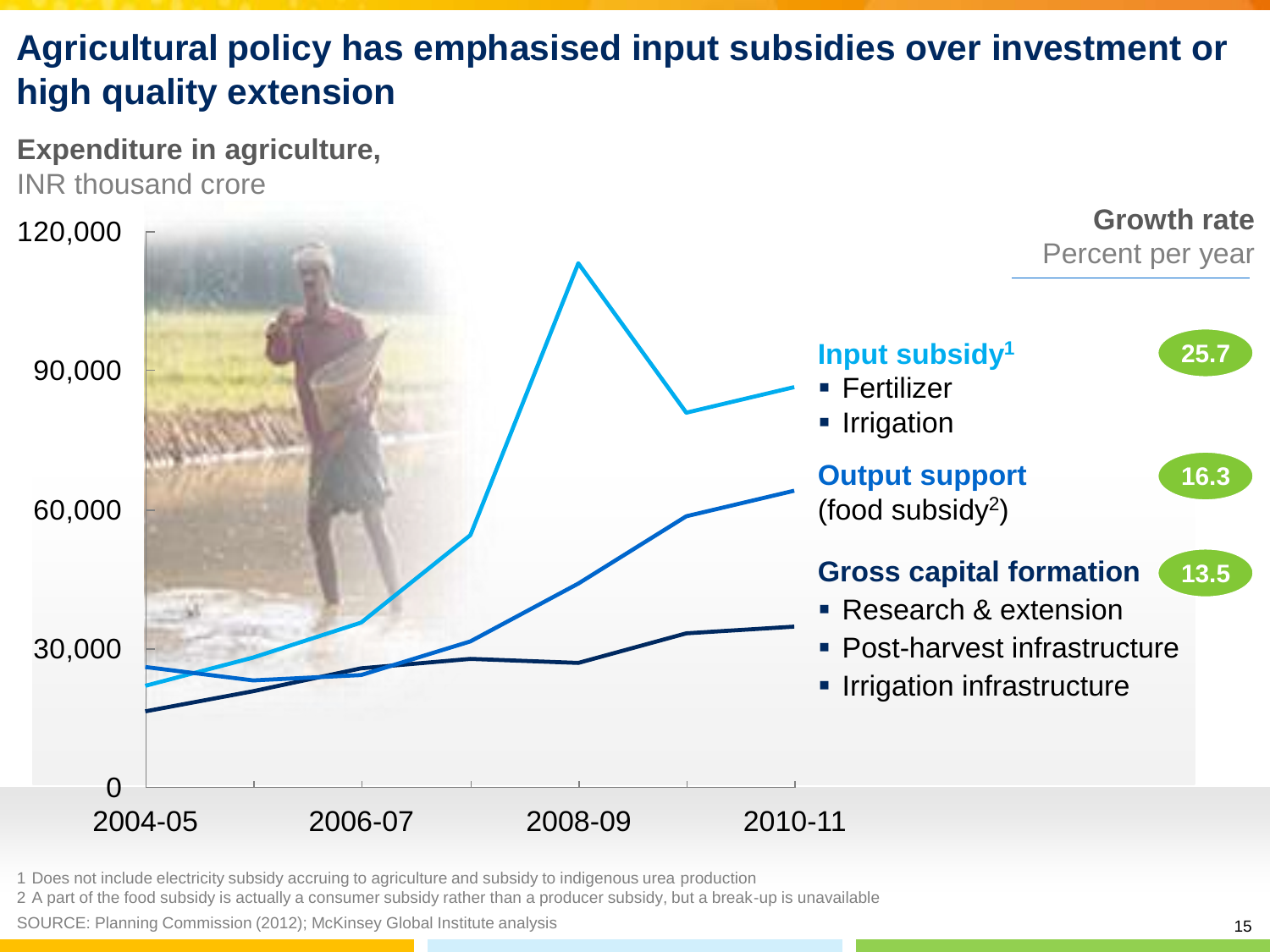# **Basic services spending needs to grow in line with GDP, shifting towards healthcare, drinking water and sanitation**

**Public spend on basic services** Percent; INR '000 crore, 2011-12



1 Not accounting for inefficiencies and leakages. NOTE: Numbers may not sum due to rounding.

SOURCE: IPFS; McKinsey Global Institute analysis

w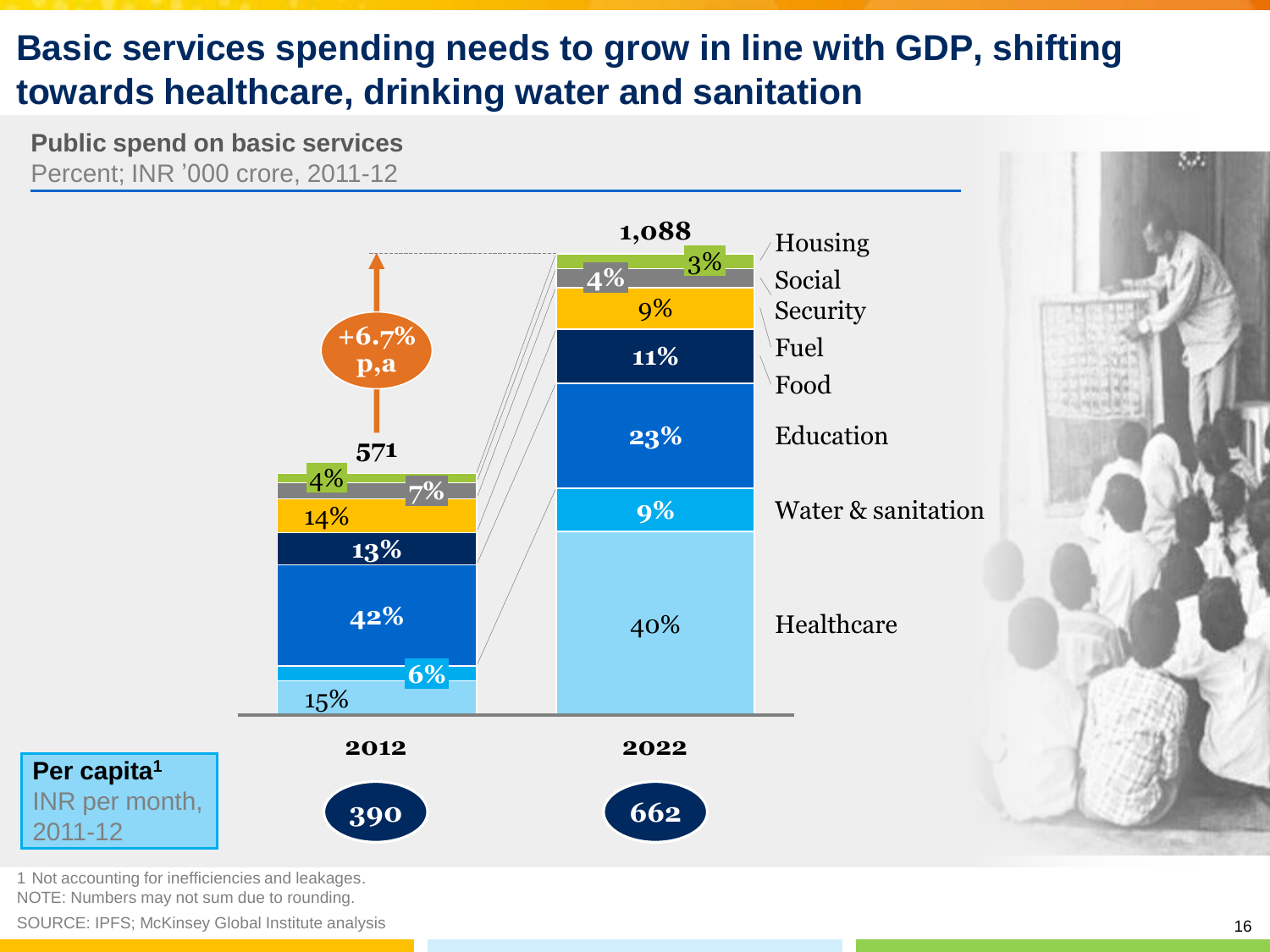# **Effective service delivery can be achieved through policies that emphasise three elements**

|                             |                                                                              |  | <b>Education</b>                                                                                   | <b>Health</b>                                                   | <b>Food</b>                                                                          |
|-----------------------------|------------------------------------------------------------------------------|--|----------------------------------------------------------------------------------------------------|-----------------------------------------------------------------|--------------------------------------------------------------------------------------|
| <b>levers</b><br>mprovement | <b>Leverage</b><br><b>External</b><br><b>service</b><br><b>providers</b>     |  | School vouchers<br>funded by the<br>Govt.                                                          | • Health vouchers<br>funded by the<br>Govt.                     | $\blacksquare$ Cash transfers $\blacksquare$<br>service providers<br>will be private |
|                             |                                                                              |  | • PPP schools<br>(e.g., charter<br>schools)                                                        | • PPP and tech-<br>enabled primary<br>health care<br>centres    | • NGOs, for-profit<br>companies<br>running Fair Price<br><b>Shops</b>                |
|                             | <b>Involve the</b><br>community,<br>especially<br>women                      |  | ■ School<br>management<br>committees<br>Low-cost, semi-<br>skilled teachers<br>trained intensively | • Community health<br>workers<br>• Village health<br>committees | Gram panchayats<br>identify<br>beneficiaries and<br>monitor FPS<br>performance       |
|                             |                                                                              |  |                                                                                                    | Dispensaries by<br>micro-entrepreneurs                          | <b>Women SHGs</b><br>running FPS                                                     |
|                             | <b>Create IT-</b><br><b>based</b><br>performance<br>monitoring<br>mechanisms |  | Assessment<br>systems                                                                              | • Online medicine<br>supply database                            | Digital tracking of<br>supply chain                                                  |
|                             |                                                                              |  | Alternate teacher • SMS-tracking of<br>certification                                               | patients based on<br>biometric<br>identification                | • Surprise audits                                                                    |
|                             |                                                                              |  |                                                                                                    |                                                                 | Web-based portal                                                                     |
|                             |                                                                              |  | Digital attendance<br>$\blacksquare$<br>recording                                                  |                                                                 | for grievances                                                                       |
|                             | <b>SOURCE: McKinsey Global Institute analysis</b>                            |  |                                                                                                    |                                                                 | 17                                                                                   |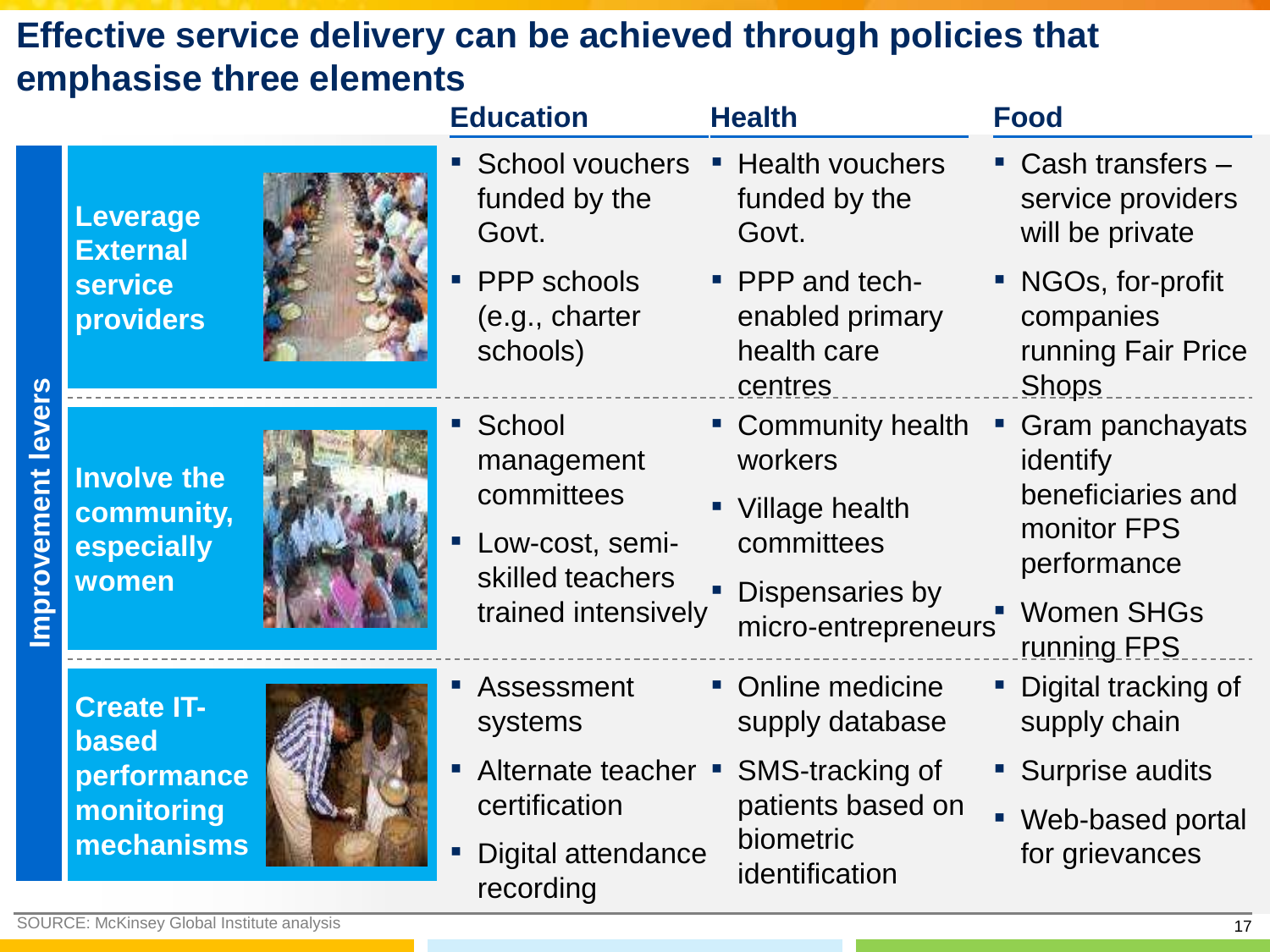# **10 action areas for productive job creation (50% of impact)**

| <b>Set</b>                | Set explicit goal - to create 115 million non-farm jobs (40 million more<br>productive jobs) in the next 10 years                                                                                                                     |
|---------------------------|---------------------------------------------------------------------------------------------------------------------------------------------------------------------------------------------------------------------------------------|
| national<br>priority      | <b>12 Shift allocations to public capital investment by at least 1.0% of GDP (Rs.</b><br>100,000 crore per year) to fund job creation engines                                                                                         |
|                           | 1.3 Implement a system for <b>measurement and tracking of jobs data</b>                                                                                                                                                               |
|                           | 20 tourism circuits – investment of Rs. 5,000 crore per year to create 10-15<br>million jobs over 10 years through state Empowered Agencies & a Delivery Unit                                                                         |
| <b>Create</b><br>four job | 30-50 world class industrial clusters, greenfield and brownfield –invest Rs.<br>30,000 crore per year to create >5 million jobs and 25-30% IRR for government<br>through state Empowered Agencies and a national Delivery Unit        |
| engines                   | 4 30-40 mid-sized cities – investment of Rs. 50,000 crore per year for urban<br>infrastructure and affordable housing in Tier 3 and 4 cities                                                                                          |
|                           | <b>5</b> 8-10 education and innovation corridors– investment of Rs. 10,000 crore per<br>year for world class higher education campuses and R&D hubs                                                                                   |
|                           | 6 Deliver infrastructure (especially power and logistics) e.g., debottlenecking<br>>150 projects through empowered PM-driven Delivery Unit                                                                                            |
| <b>Put in</b><br>place    | 50% measurable improvement in "business' satisfaction with government"<br>- "Business charter" or Right to Services for administrative and labour issues<br>- National and state CIOs to drive e-governance/government re-engineering |
| enablers                  | 8 Labour market reforms –ease interpretation of laws/inspections and undertake<br>more fundamental reform in restrictive laws e.g., unfair dismissal laws                                                                             |
|                           | "Skills vouchers" to 5 million workers per year through certified skill providers                                                                                                                                                     |
|                           | 10 Reduce in distortions – implement GST, remove sector level distortions                                                                                                                                                             |

 $18$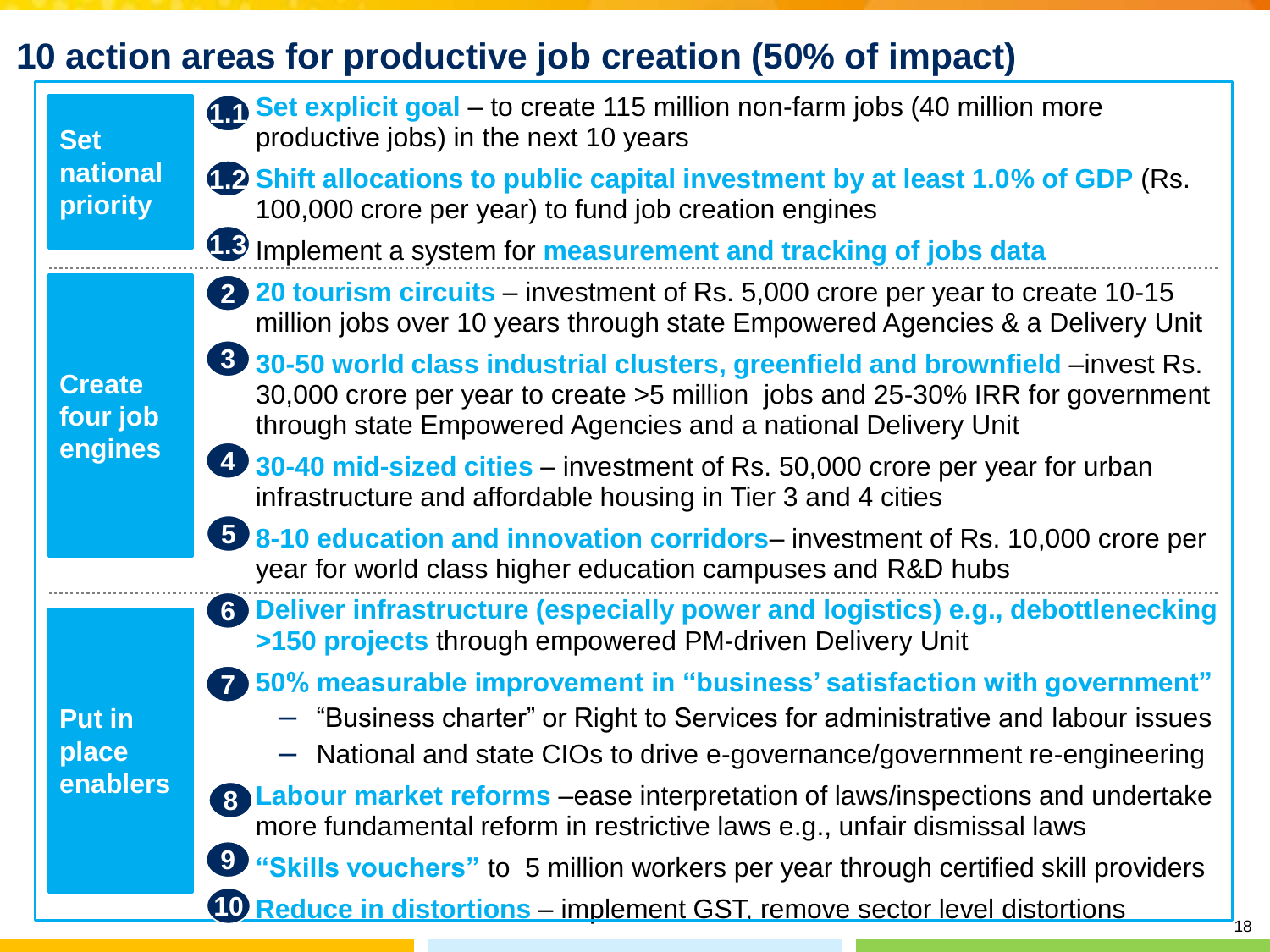# **10 action areas to double agricultural yield (20% of impact)**

### **Set national priority**

- **Set explicit and binding goal to double agricultural yield over 10 years**
- 2 Shift agri-spending towards investment and capital formation commit and additional Rs. 30,000 cr. pa to rural roads, cold chains, research, extension, water harvesting and efficient irrigation systems
- **Revamp agricultural universities and raise investment in agricultural research by 50%** (say Rs. 10,000 cr pa) **3**
- **4** Overhaul farm extension services through PPP, monitoring of public extension workers and technology-based expert systems to bridge gaps in human resources
- **Yield improvement engines**
- **5** Create a National Agriculture Incentive Fund (say Rs. 10,000 crores), for states that adopt reforms – e.g., model APMC act, pricing of water, power and improvement in extension services
- **Raise farmers' demand for APMC reform and organised retail buyers 6** through proactive price information using SMS and other technologies
- **Reduce distortions in price supports to promote diversified food** production e.g., by making it a function of an independent agency **7**
- 8 **Incorporate agricultural credit into banking inclusion** and drive credit absorption by an additional 10-15 million farmers per year

#### **Enabling organisation**

▪ Institutionalise **mandatory** *Krishi raths* to visit villages in a coordinated way **9**

**10 Collapse myriad departments** and ministries associated with agriculture